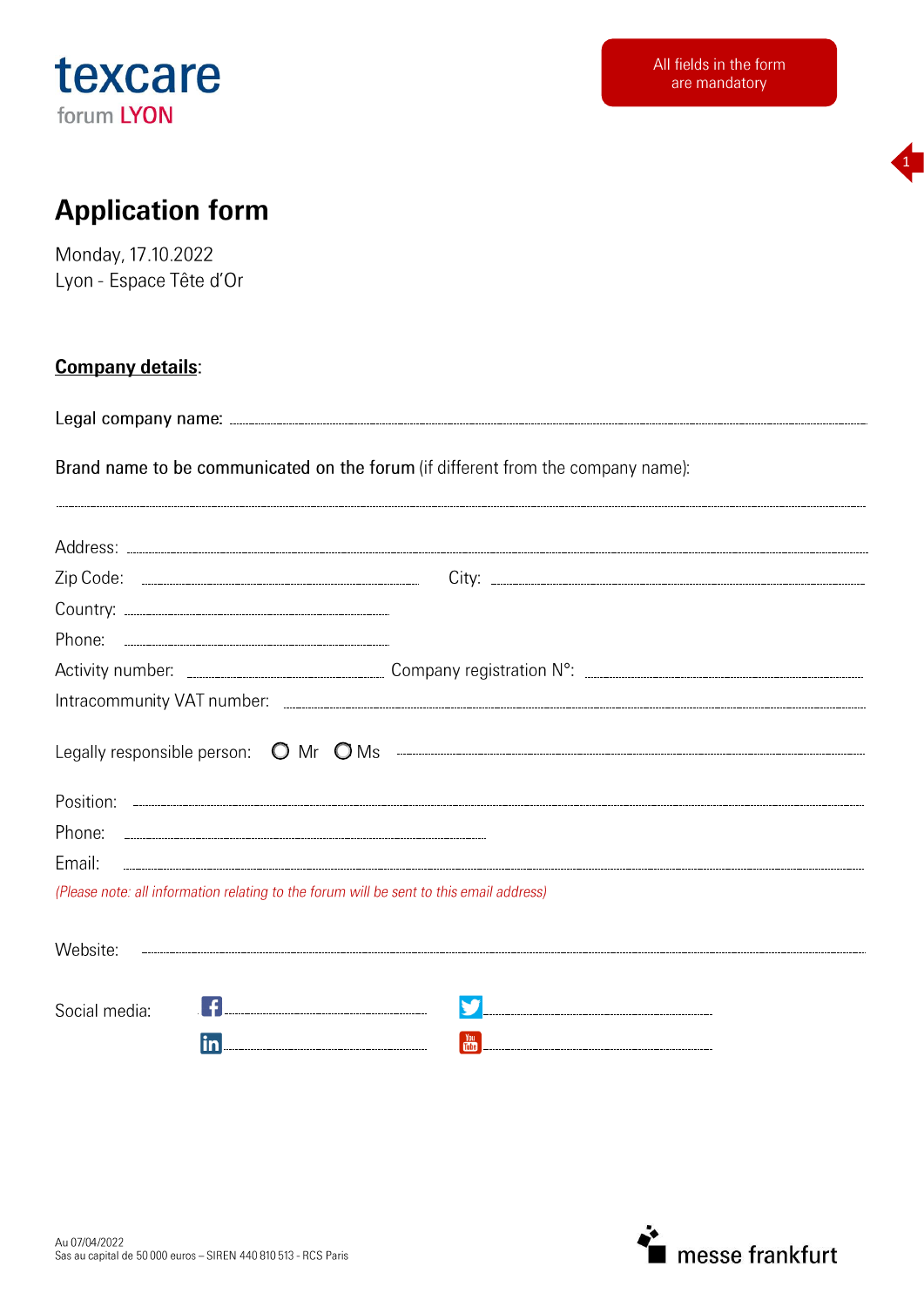



## **Partner Offers:**

- « Bronze » Package:
	- Your space in the "bronze zone", equipped with:  $\bullet$ 1 sign, 1 counter, 2 high stools, 1 wastebasket, 1 power strip
	- 2 staff badges\*  $\bullet$

« Silver » Package:

- Your space in the "silver zone", equipped with:  $\bullet$ 1 sign, 1 counter, 2 high stools, 3 armchairs, 1 coffee table, 1 display unit, 1 wastebasket, 1 power strip
- 3 staff badges\*  $\bullet$
- Promotion of your company on our digital tools (newsletters, social media)  $\bullet$

## « Gold » Package (only 4 available):

- Your space in the "gold zone", equipped with:  $\bullet$ 1 sign, 1 counter, 2 high stools, 3 armchairs, 1 coffee table, 1 display unit, 1 wastebasket, 1 power strip
- 4 staff badges\*  $\bullet$
- Mention of the event sponsor and logo on all our print and digital communications  $\bullet$
- Promotion of your company on our digital tools (newsletters, social media)  $\bullet$
- 10-minute workshop  $\bullet$

\*Staff badges include access to the forum, breakfast and cocktail reception

**OFFICIAL FORUM SPONSOR** 

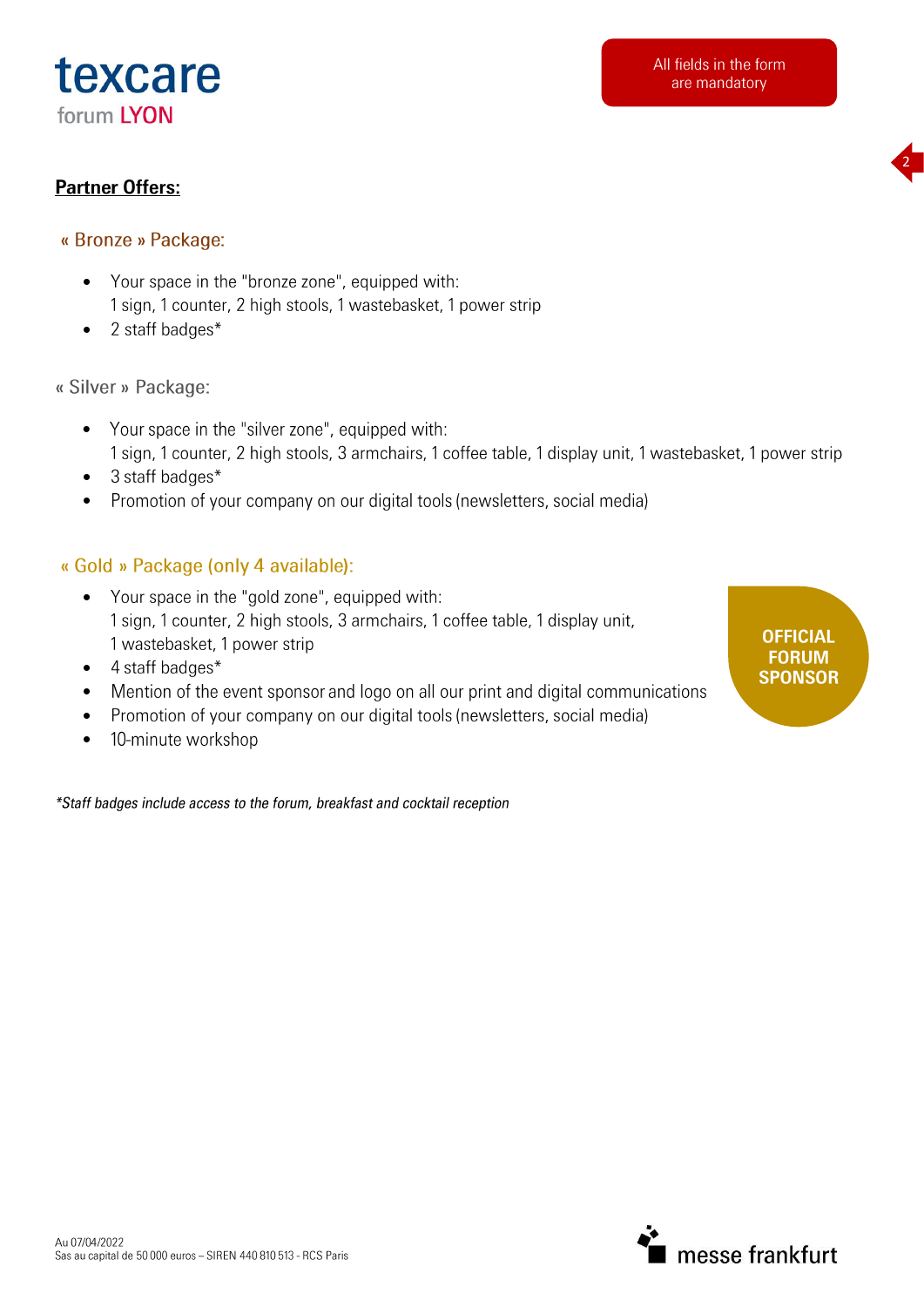



### Participation fee:

As a foreign company, VAT is not applicable on the participation fees below.

| Packages                           | Price   |
|------------------------------------|---------|
| I ◯ « Bronze »                     | 1 000 € |
| ∩ « Silver »                       | 2 000 € |
| $\Box$ « Gold » (limited quantity) | 3 000 € |

| Onsite options            | Price |
|---------------------------|-------|
| $\Box$ Staff Badge        | 100 € |
| $\Box$ 10-minute workshop | 250€  |

| Advertising in the guide displayed on the forum | Price |
|-------------------------------------------------|-------|
| Half-page advertising (6 available)             | 150 € |
| $\Box$ Full page advertising (5 available)      | 200€  |

| Digital promotion                                     | Price          |
|-------------------------------------------------------|----------------|
| Banner in 1 newsletter of the forum (>8 000 adresses) | 350 $\epsilon$ |
| Banner on the official event web page (2 available)   | 750 €          |

Please contact us for availability. For any other service request: on quotation.

 $TOTAL =$ € 

(to be completed)

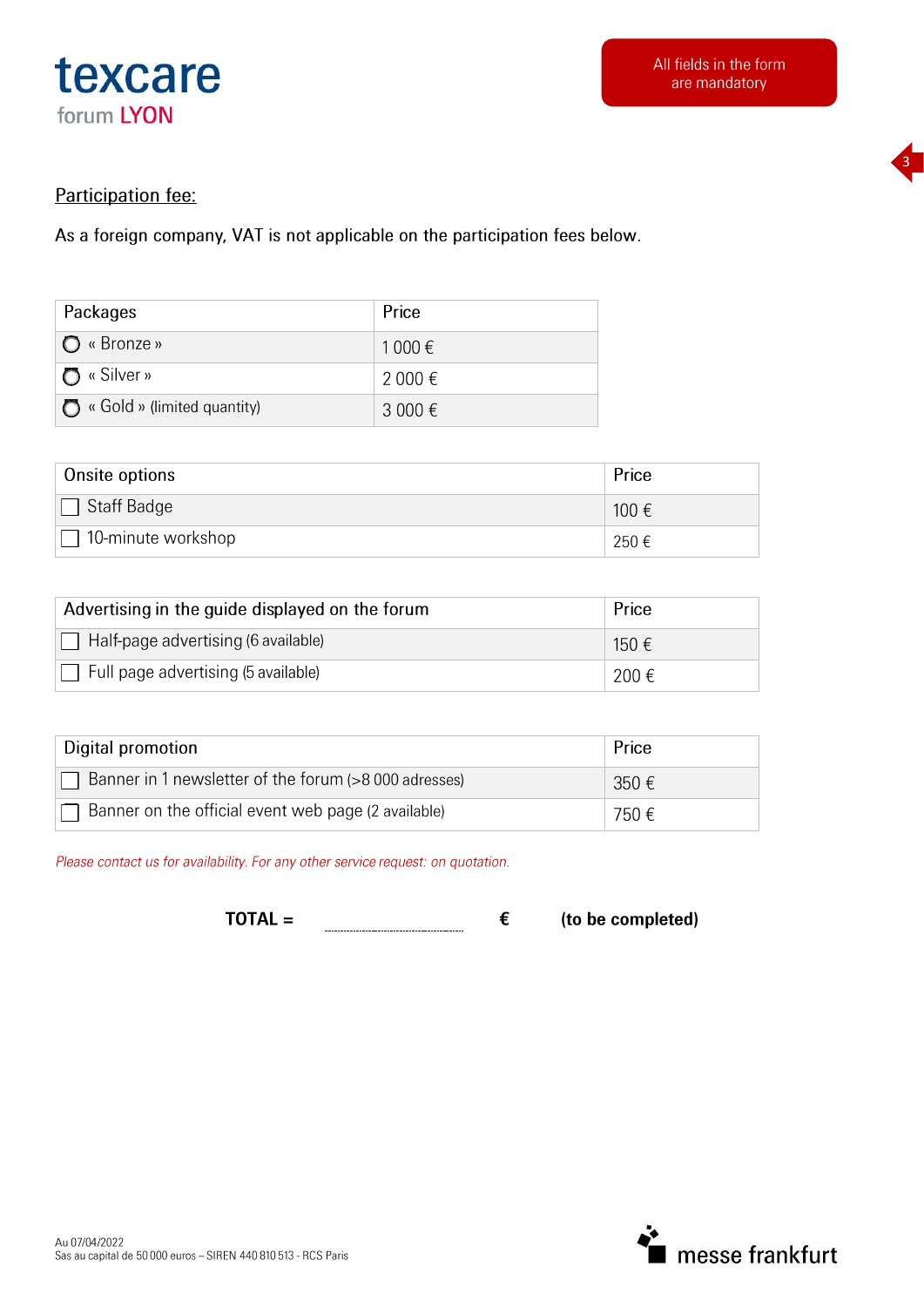



## **Payment Conditions:**

This form must be returned duly completed and signed to emmanuel.viollet@france.messefrankfurt.com

Upon receipt of the registration form, the organizer will send the company wishing to exhibit an electronic invoice for 100% of the amount including VAT. Payment of the invoice is due within 15 days of its receipt and confirms the company's registration for the forum.

All banking charges must be borne by the applicant. Payment should be made to:

|                | Account name: Messe Frankfurt France S.A.S.      | Account number: 00010188324              |
|----------------|--------------------------------------------------|------------------------------------------|
| - Bank name: - | BNP PARIBAS P DIRECT IDF ENT                     | IBAN : FR76 3000 4031 4200 0101 8832 485 |
| Reference:     | « YOUR COMPANY TEXCARE FORUM » BIC : BNPAFRPPXXX |                                          |

| reds<br>responsible<br>w | person: | Mr | Ms<br>$\overline{\phantom{a}}$ |  |
|--------------------------|---------|----|--------------------------------|--|
| Position.                |         |    |                                |  |

"We hereby accept that signing this document constitutes valid acceptance of the General Rules & Regulations attached concerning the Texcare Forum France, which we acknowledge having examined and the terms of which we expressly accept.

We hereby agree to receive invoice in electronic form."

Date:  $\frac{1}{2}$  /  $\frac{1}{2}$  /  $\frac{1}{2}$  =  $\frac{1}{2}$ 

| Signature: | Company stamp: |  |
|------------|----------------|--|
|            |                |  |
|            |                |  |
|            |                |  |

In the course of organizing this forum, MESSE FRANKFURT FRANCE SAS collect and process your data in the respect of the General Data Protection Regulation (GDPR). In compliance with this regulation, your right to access, correct and delete these data may be exercised by writing to MESSE FRANKFURT FRANCE SAS, 1-3 avenue de Flandre,<br>75019 Paris, France, by fax to n° +33 (0) 140 350 900 o For more information about the processing of your data, you can refer to our data protection policy accessible via our website: https://fr.messefrankfurt.com/paris/en/privacy-information.html

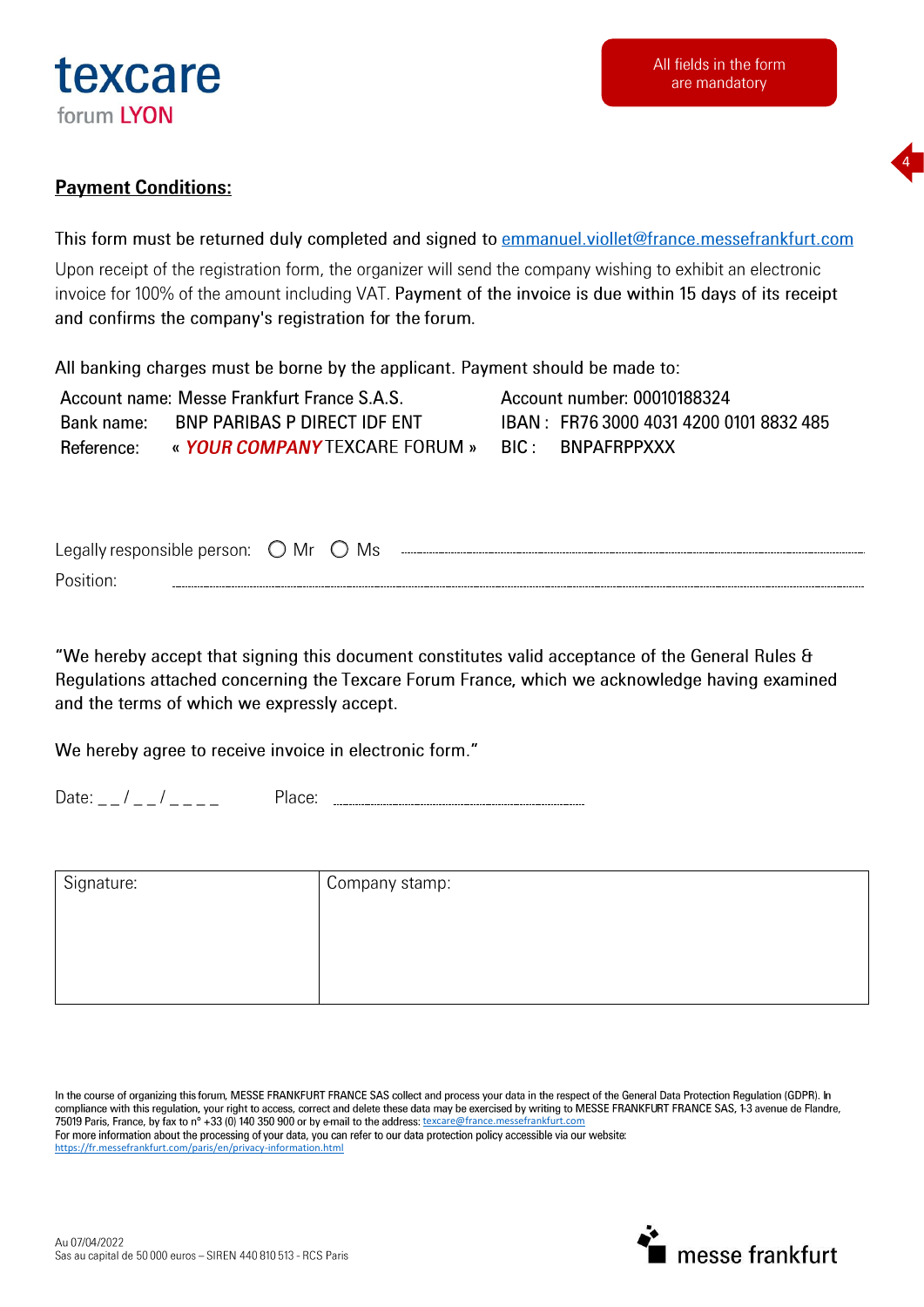

5

# **General Rules and Regulations concerning Texcare Forum France**

 $\underline{\text{unimev}}$  **O S**  $\underset{\text{Approxed}}{\text{opre}}$ 

#### **1. Registration**

#### **1.1. Eligibility**

1.1.1. The Texcare Forum France is specifically for professionals.

1.1.2. An application signed by an authorised signatory of the exhibiting business must be completed using the form overleaf.

1.1.3. Receipt of the application by the organiser will mean that the applicant exhibiting business is aware of these rules and accepts them, and any others also issued by the organiser, without reservation, and requirements under public law applicable to events organised in France. It also entails acceptance of all new stipulations which may be imposed by circumstances, and of which the organiser reserves the right to notify, even verbally, the exhibitors in the interests of the event.

1.1.4. On receipt of the application form and the full payment of the participation fee by the Organiser, the latter will issue an invoice corresponding to 100% of the total invoiced price indicated on the front page. This payment is non-refundable, except in the event of rejection of the application for registration in accordance with § 1.1.7. or cancellation of the event by the organiser in accordance with § 1.3.6.

1.1.5. The attendance fee stated in this document may be revised if the cost of materials, labour, transport, services, or fiscal and social insurance obligations are subject to a significant change in conditions of application between the date of issue by the organiser and the opening date of the event.

1.1.6. The goods, products or services displayed must be included in the items eligible for display listed in this document (paragraph 2.), to the exclusion of any other.

1.1.7. Submission of the entry form together with the full rules does not constitute an offer to participate. The Organiser will receive applications and decide on them without being obliged to give reasons for its decisions. Applications from companies that have participated in a previous edition of the event and have not been able to honour their commitments to their commercial partners will be systematically rejected. The rejection of an application by the Organiser will result in the reimbursement of the full amount paid for participation, to the exclusion of any compensation for damages.

#### **1.2. Obligations and rights of the exhibitor**

1.2.1. By sending an application to the organiser, the exhibitor undertakes to exhibit at the Texcare Forum France if the organiser accepts its application. No cancellation request by the exhibitor will be admissible.

1.2.2. The exhibitor may not promote non-exhibiting businesses in any way whatsoever.

1.2.3. The balance of the fee will be payable on the due date of the invoice sent by the organiser.

1.2.4. Failure to pay by the stated due dates will entail cancellation of the right to use the allocated space.

1.2.6. Assigning or sub-letting some or all of the space allocated is prohibited.

1.2.7. The exhibitors must observe the times of access to the exhibition hall.

1.2.8. Smoking outside the areas specifically set aside for that purpose is strictly prohibited.

1.2.9. Access to the event by children under the age of 12 is highly inadvisable.

#### **1.3. Obligations and rights of the organiser**

1.3.1. The organiser will set the dates and place of the event. The dates and place may be changed in the event of force majeure.

1.3.2. The exhibitor will entrust the organiser with assessment of whether the event should be suspended or evacuated in the event of a threat to public safety, and undertakes not to lodge a complaint after the event.

1.3.3. The organiser will draw up a plan of the event and will allocate the space, taking as much account as possible of the wishes expressed by the exhibitors, the type of their activity and the layout of the stand which they propose to set up. It will reserve the right to modify the size and layout of the spaces requested by the exhibitor whenever it deems it necessary. Invoicing for the stand will be calculated according to the current rates for the stand allocated.

1.3.4. The organiser will be exempt from all liability concerning any loss whatsoever (including prevention of enjoyment and all commercial losses) which may be suffered by the exhibitors for any reason whatsoever, particularly any delay in opening, premature termination of the event, closure or destruction of the stands, fire, theft, damage and any type of accident whatsoever, etc.

1.3.5. The organiser will send the plans to the exhibitors on request. It will be the exhibitors' responsibility to ensure that they are appropriate before they are put into effect. The organiser cannot be held liable for any discrepancies which may emerge between the sizes stated and the actual dimensions of the space.

1.3.6. Should it become impossible to use the requisite premises, and in the event of fire, war, public nuisance or force majeure which render everything which has to be done for the event impossible, the Organiser may cancel, at any time, the applications recorded by notifying the exhibitors in writing. A postponement of the event would then be proposed to the exhibitors who would however have the possibility of requesting in writing to the Organiser within 15 days of the proposed postponement the reimbursement of 100% of the sums previously invoiced.

1.3.7. Sales involving immediate on-site delivery to the purchaser will be prohibited.

#### **2. Use of the space**

#### **2.1. Design - fitting out**

2.1.1. The organiser will be responsible for the general design.

2.1.2. The exhibitors will create the specific design of the stands on their own responsibility, taking account of the rules issued by the organiser, which will be available to the exhibitors on request. Whatever the circumstances, the design must be in keeping with the general design. The exhibitors must have completed their installation and positioned the exhibited products by the day of the opening of the event.

2.1.4. Any specific design which departs from the general provisions anticipated by the rules will only be permitted if written consent is granted on presentation of scale drawings or a model. The specifications relating to the building housing the event must be respected.

2.1.5. The organiser will reserve the right to arrange for removal or modification of installations which would spoil the general appearance of the event, disturb neighbouring exhibitors or visitors or which fail to comply with the drawing and model already submitted.

2.1.6. Any illuminated or acoustic advertising and any attraction, show or promotion must be submitted to the organiser for approval. The organiser may also withdraw such approval granted should neighbouring exhibitors be disturbed or hampered in their movement or display.

2.1.7. Each exhibitor or its representative will make provision for the shipment, receipt and dispatch of its packages and acknowledgement of their contents.

2.1.8. All packages must be unwrapped on arrival. Should the exhibitors or their agents not be present to receive their packages, the organiser may arrange for their compulsory storage, unwrapping or forwarding at the expense and risk of the exhibitors.

2.1.9. The exhibitors may not obstruct or encroach on the aisles or disturb their neighbours in any way.

#### **2.2. Safety rules**

2.2.1. The exhibitors will be obliged to respect the safely measures imposed by public authorities or which might be taken by the organiser.

#### **2.3. Appearance of the stands**

2.3.1. The appearance of the stands must be impeccable.

2.3.2. The stand must be manned by a responsible person at all times during opening hours for exhibitors and visitors to the event.

2.3.3. The exhibitors must not clear their stand or remove any of their products before the end of the event, even if its term has been extended.

2.3.4. Exhibited goods must not be covered during the opening hours of the event.

2.3.5. The organiser reserves the right to remove any cover from goods which infringes the preceding article, without its liability being engaged for any loss or damage this may entail.

2.3.6. Exhibitors' employees may not solicit visitors in the aisles, causing congestion which would impede or expose neighbouring exhibitors to risk.

2.3.7. The organiser reserves the exclusive right to display notices at the event. Thus, the exhibitor may only display its own corporate posters and brands on its own stand, to the exclusion of any others and within the limits of the instructions regarding general design.

2.3.8. Any circulars, brochures, catalogues, printed matter, free gifts or goods of any nature whatsoever may only be distributed on the exhibitor's own stand.